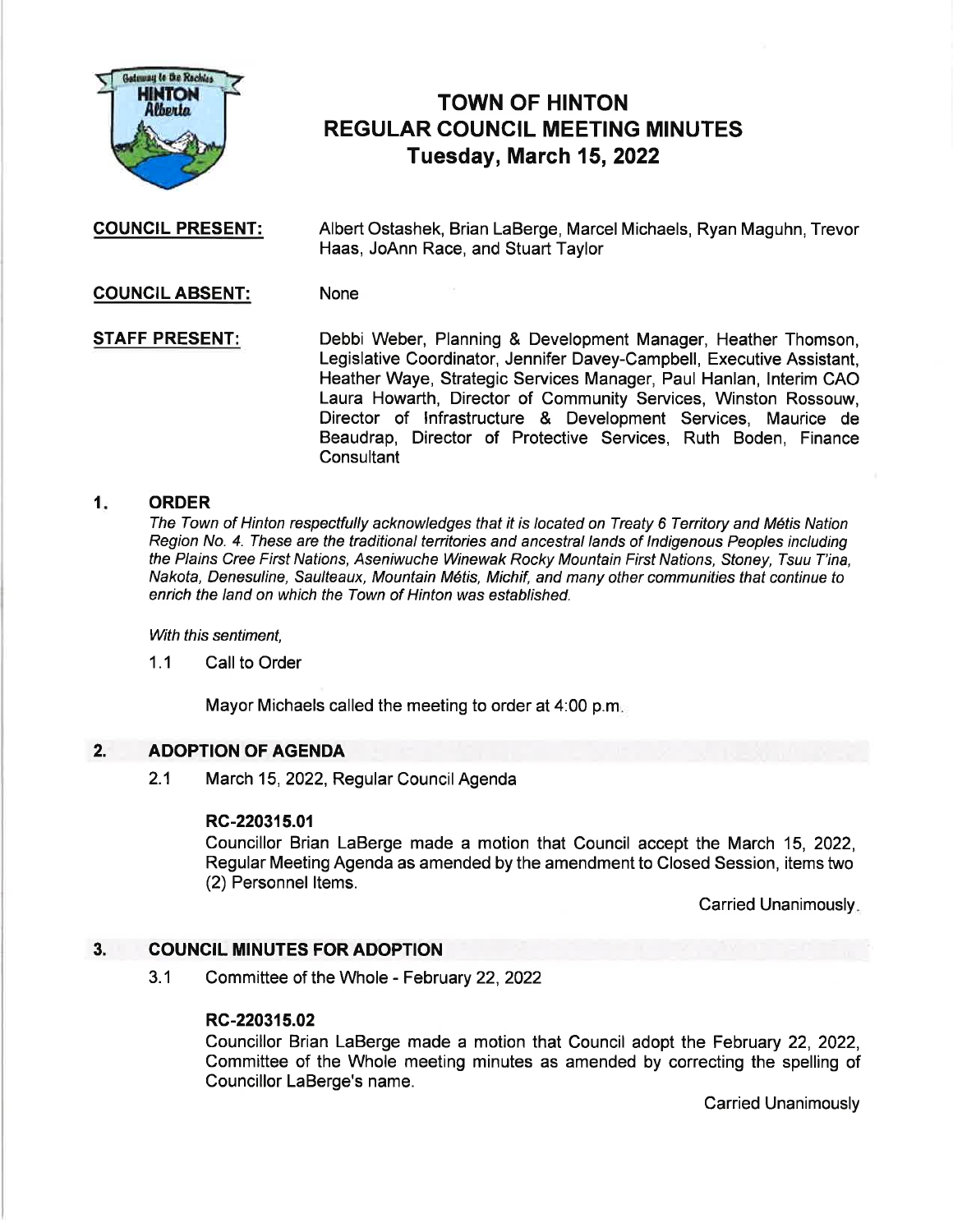### 3.2 Regular Meeting of Council Minutes - March 1,2022

### RC-220315.03

Councillor Brian LaBerge made a motion that Council adopt the March 1,2022, Regular Council meeting minutes as amended correcting the spelling of Councillor LaBerge's name and adding back in the recorded vote to each motion.

Carried Unanimously.

#### 4. CITIZENS "MINUTE WITH COUNCIL"

4.1 None Scheduled

#### 5. DELEGATIONS AND PRESENTATIONS

5.1 None scheduled

#### 6. PUBLIC HEARING

### 6.1 Short-Term Rental Bylaw No.l162

Mayor Michaels advised the following Public Hearing is held pursuant to Section 692 of the Municipal Government Act, Being Chapter M-26, R.S.A., 2000 and amendments thereto.

Mayor Michaels advised of the following rules of conduct for this Public Hearing:

- 1) Presentations should be brief and to the point.
- 2) The order of presentation shall be:
	- a) entry of written submissions;
	- b) those supporting the Bylaw;
	- c) those opposing the Bylaw;
	- d) any other person deemed to be affected by the Bylaw.

3) Council may ask questions of the speakers after each presentation for clarification purposes.

4) There will be no debating the Bylaw; however, questions to the Councillors or other parties will be accepted through the Chair.

Mayor Michaels declared the Public Hearing relating to Bylaw No. 1162 open at 4:05 p.m.

Mayor Michaels asked Secretary the purpose of Bylaw 1162.

The Secretary responded purpose of the proposed Bylaw No. 1 162 is to create municipal regulations around Short-Term Rentals

Mayor Michaels asked the Secretary when First Reading was given, and the dates the Notice of Public Hearing were advertised.

The secretary responded:

First reading was given to Bylaw No. 1 162 on February 15,2022.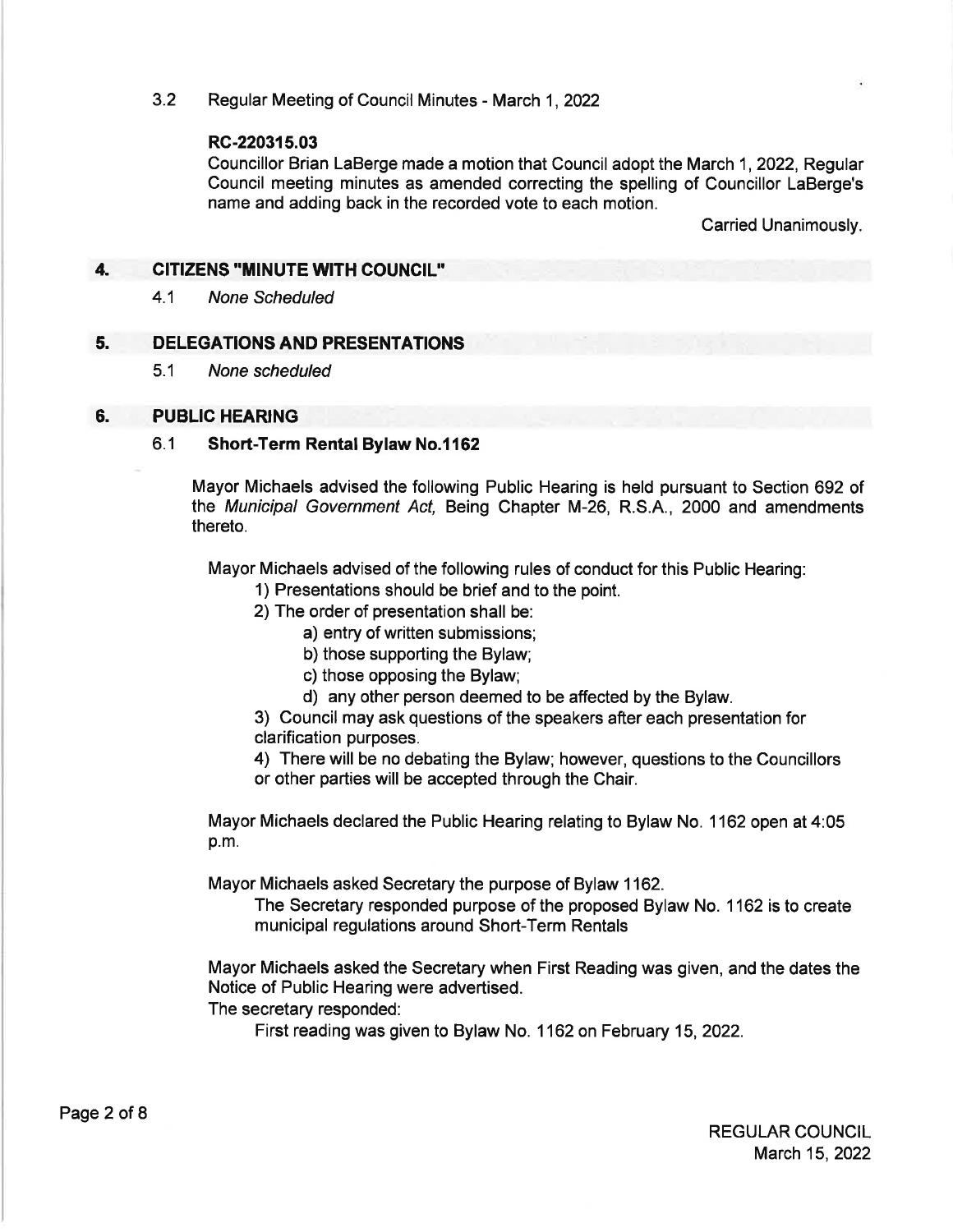Notice of this Public Hearing was advertised consecutively in the Hinton Voice newspaper on February 24 & March 3,2022, as well as advertised on the Town of Hinton website, CivicSend, local radio, Facebook & key stakeholders.

Mayor Michaels requested the Planner present their report.

Planning presented their report.

Mayor Michaels inquired of the secretary if any written submissions had been received and if any late submissions relating to the Bylaw had been received.

Secretary responded fifteen (15) written submissions have been received and four (4) submissions had been received late.

The secretary read the four (4) late submissions into the record Josh Yawarski, Bernie Kreiner, B. Moore, Jacqueline Kappers.

Mayor Michaels called for anyone present who wishes to speak in favour of Bylaw No 1162.

#### No response received.

Mayor Michaels called for anyone present who wishes to speak in opposition to Bylaw No. 1162, the following individuals spoke in opposition to the Bylaw.

- 1. Olga Uloth
- 2. Zahir Shivji (Zach)
- 3. Adam Dingman
- 4. Margaret On
- 5. Curtis Anderson
- 6. Andy Bates
- 7. Dean Harasymiw
- 8. Jessica Hearsey
- 9. Orien Major
- 10. Jacqueline Kappers
- <sup>1</sup>1. Bernie Kreiner

Mayor Michaels called for any other person deemed to be affected by the Bylaw and wishes to speak.

No responses received

Mayor Michaels inquired is they are there any further comments from administration No further comments received from administration.

Mayor Michaels inquired if they were any further questions? No further questions received.

Mayor Michaels inquired if the Councillors require further information.

No further information required at this time, will speak to it at the reading of the Bylaw portion of agenda.

Mayor Michaels declared that the Public Hearing relating to Bylaw No. 1 162 is closed at 5:46 p.m. and will accept a motion to adjourn.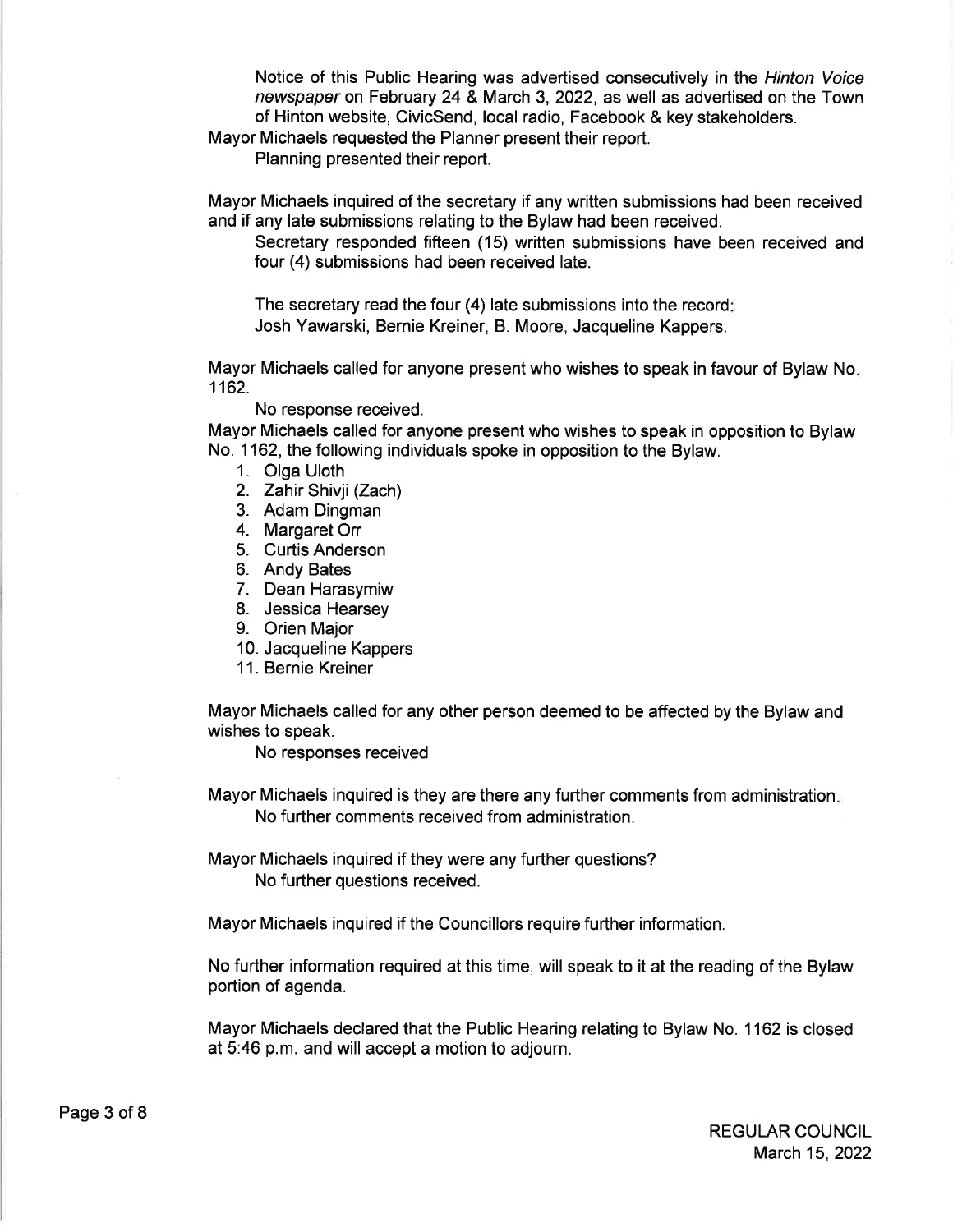Councillor Haas requested adjournment of the public hearing at 5:46 p.m. Mayor Michaels adjourned the public hearing.

## 7. OLD BUSINESS

7.1 Short-Term Rental Bylaw No. 1162 Second and Third Reading

### RC-220315.04

Councillor Albert Ostashek made a motion that the Short-Term Rental Bylaw 1162 be brought to a Committee of the Whole meeting prior to the end of April 2022 for further discussion

Carried Unanimously

### RC-220315.05

Councillor Ryan Maguhn made a motion that Council direct Administration to include Non-Principal Residence into the Draft Bylaw 1162.

Carried Unanimously

### RC-220315.06

Councillor Albert Ostashek made a motion that Council direct Administration to incorporate a requirement for a non-resident STR Operator to have a named local property manager requirement in Draft Bylaw 1162.

Carried Unanimously

### RC-2203r5.07

Councillor Stuart Taylor made a motion that Council direct Administration bring back more information on the hard wiring smoke and carbon monoxide detectors for Short Term Rentals.

Carried Unanimously

### RC-220315.08

Councillor Stuart Taylor made a motion that Council direct Administration to bring back more information regarding off street parking requirements for Short Term Rentals

Carried Unanimously

### RC-220315.09

Councillor Stuart Taylor made a motion that Council direct Administration to investigate combining existing Bylaws into Draft Bylaw No. 1162.

Carried Unanimously

### RC-220315.10

Councillor Trevor Haas made a motion that Council direct Administration to remove 4.1 u) Display one (1) non-illuminated sign/sticker, on the exterior of the accommodation that is visible from the road, identifying the property as an approved short-term rental to the satisfaction of the Development Authority, from draft STR Bylaw 1162.

Defeated 2-5 (Opposed: Councillor Albert Ostashek, Councillor Brian LaBerge, Mayor Marcel Michaels, Councillor Ryan Maguhn, and Councillor JoAnn Race).

> REGULAR COUNCIL March 15,2022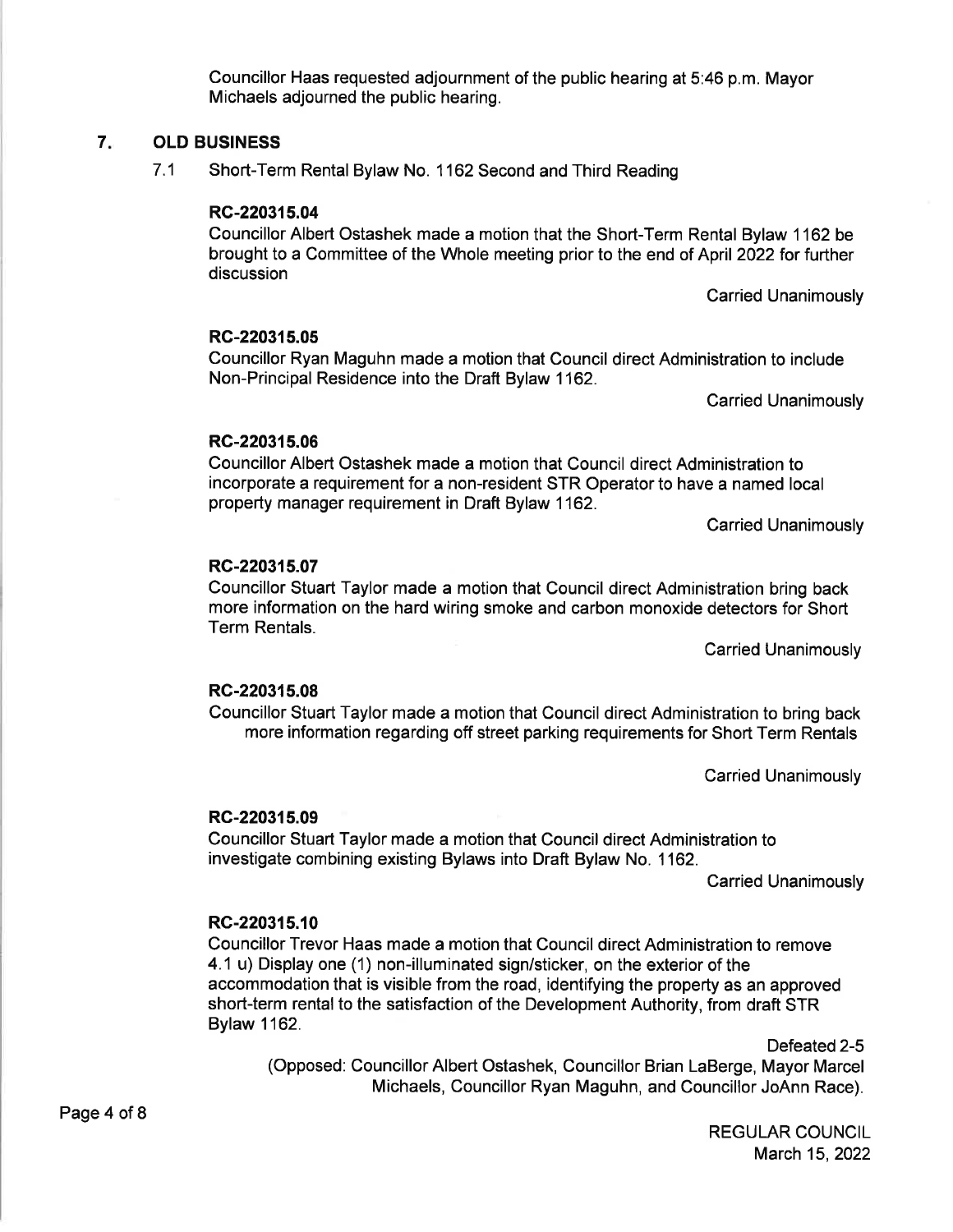7.2 FortisAlberta - Renewal of Franchise Fee Agreement

### RC-220315.11

Councillor Albert Ostashek made a motion that Council authorize the lnterim Chief Administrative Officer to sign the "Renewal of Electric Franchise Agreement, dated (January 1, 2013) between FortisAlberta and the Town of Hinton" as dated November 21, 2022 (Attachment <sup>1</sup>).

Carried Unanimously

### RC-220315.12

Councillor Trevor Haas made a motion that Council agree to extend the meeting past 8:00 p.m.

Carried Unanimously

7.3 Hinton Golfing Society 2022 Proposed Operating Agreement

### RC-220315.13

Councillor Stuart Taylor made a motion that Council direct Administration to add <sup>a</sup> termination clause for potential sale to the Hinton Golfing Society Operating Agreement 2022-2024 at the sole direction of Council providing adequate notice.

Carried 6-1

(Opposed: Mayor Marcel Michaels).

### RG-220315.14

Councillor Albert Ostashek made a motion that Council direct Administration to enter into the Hinton Golfing Society Operating Agreement 2022-2024 for the operation of the Hinton golf course, with the suggested amendments.

Carried Unanimously

7,4 Council Representation on Hinton Golfing and Hinton Historical Societies - MD-2378 & 2380

### RC-220315.15

Councillor Trevor Haas made a motion that Council appoint Councillor Taylor and Councillor Race as the alternate to the Hinton Historical Society Board as a nonvoting member.

Carried Unanimously

### RC-220315.16

Councillor Trevor Haas made a motion that Council Accept the Council Representation on Hinton Golfing Society report for information.

Carried Unanimously.

### RC-220315.17

Councillor Trevor Haas made a motion that Council move into closed session at 8:55 p.m.

Carried Unanimously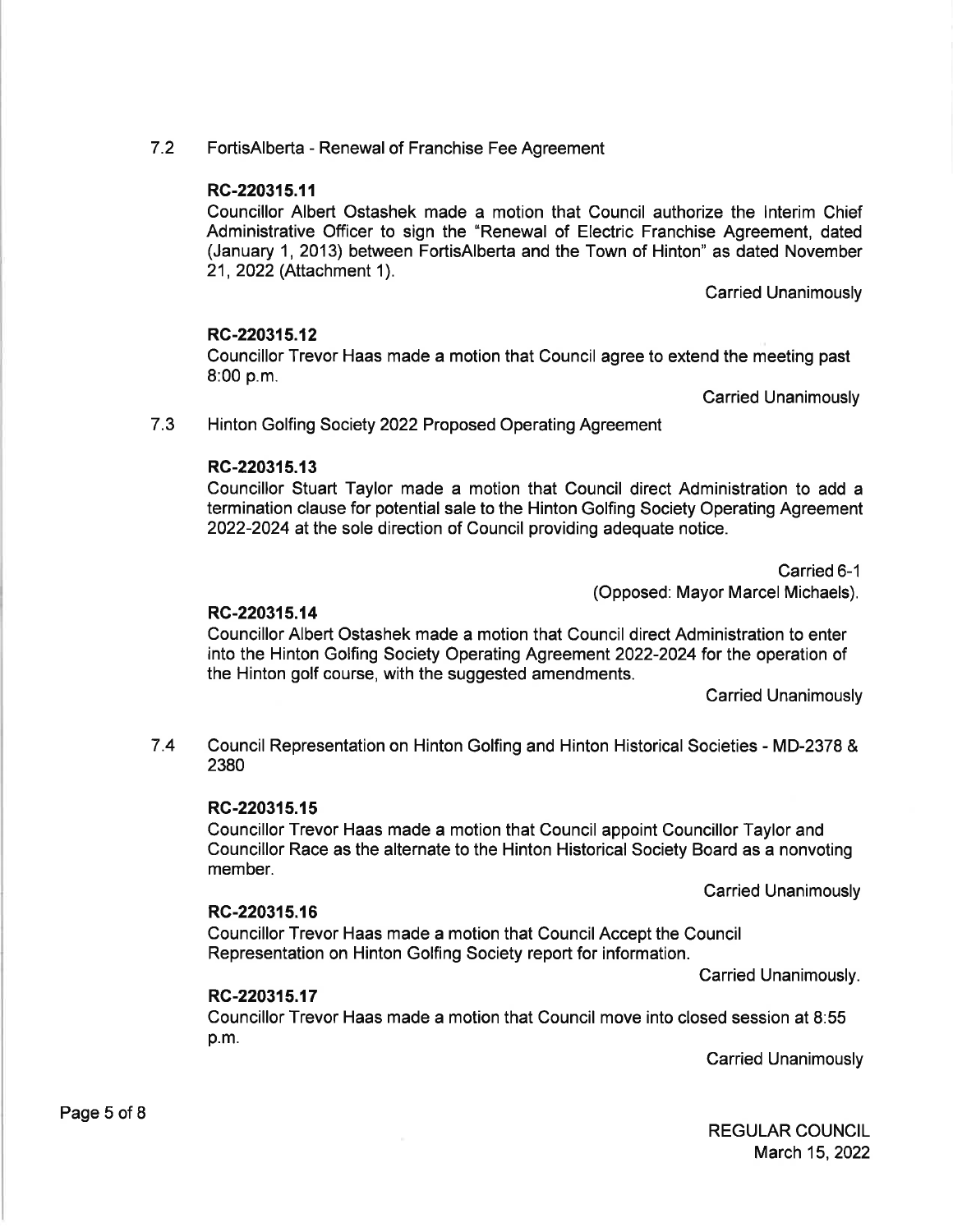### RC-220315.18

Councillor Trevor Haas made a motion that Council return to open session at 9:33 p.m.

Carried Unanimously

#### 8. NEW BUSINESS

8.1 Appointment of Financial reviewer and Signatory for the Town of Hinton Library Board Financial Reports

### RC-220315.19

Councillor Ryan Maguhn made a motion that Council appoint JDP Wasserman & Associates, for the duration of their contract with the Town of Hinton, as Reviewer of Financial Reports & Signatory for the Town of Hinton Library Board to perform the duties of the appointment as defined in the Libraries Act.

Carried Unanimously

#### 9. REPORTING

- 9.1 Council Reports Boards and Committees Council provided updates on meetings attended
- 9.2 Chief Administrative Officer Update ICAO Hanlan provided an update on operations

#### 10. **CORRESPONDENCE**

10.1 TransMountain - Socio-Economic lmpacts of Construction Yellowhead Region Highlights

#### RC-220315.20

Councillor Trevor Haas made a motion that Council accept the TransMountain Yellowhead region Highlights document as information.

Carried Unanimously

#### 11. NOTICES OF MOTION

11,1 None scheduled

#### 12. CLOSED SESSION

Section 197(2) of the Municipal Govemment Act specifies that a Council may close all or part of a meeting to the public if a matter to be discussed is within one of the exceptions to disclosure in Division 2 of Part 1 of FOIPP. The exceptions include mafters where disclosures could be harmful to personal pivacy, individual or public safety, Iaw enforcement, intergovemmental relations, or economic or other interesfs. No Bylaw or resolution can be passed af a closed meeting except a resolution to reveft to the open Council meeting in public or fo recess.

12.1 Motion to move into Closed Session

ICAO Hanlan attended closed session with Council

#### RC-220315.21

Councillor Ryan Maguhn made a motion that Council agree to move into closed session at 9:46 p.m.

Carried Unanimously

REGULAR COUNCIL March 15,2022

Page 6 of 8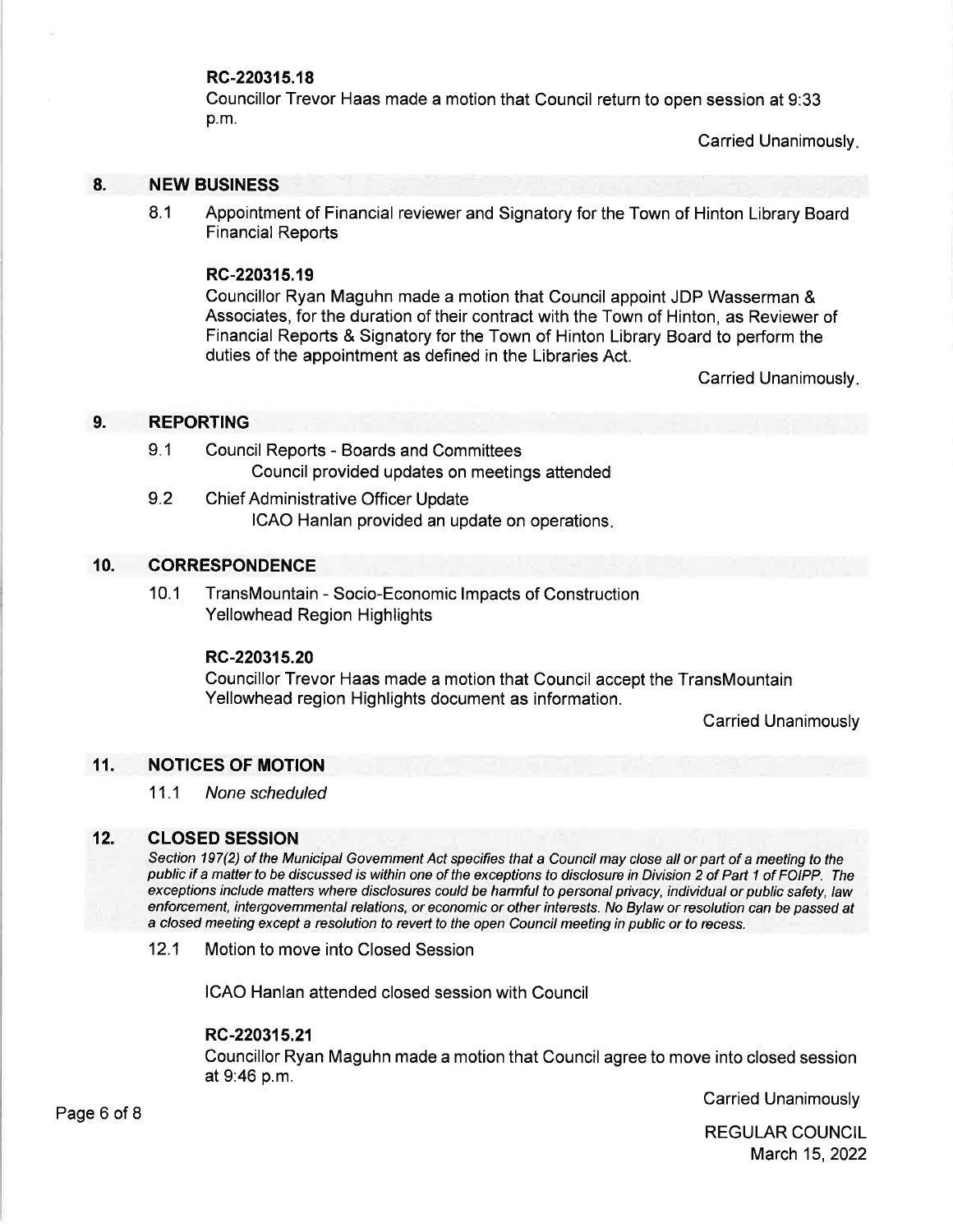#### RC-220315.22

Councillor Ryan Maguhn made a motion that Council agree to move out of Closed Session at 9:53 p.m.

Carried Unanimously.

### RC-220315.23

Councillor Albert Ostashek made a motion that Council agree to move item 12.4 Hinton Golf Course Lands Draft Agreement related to FOIP Section 25 (1) Disclosure harmful to economic and other interests of a public body to item in Closed Session to 12.2. Carried Unanimously.

#### RC-220315.24

Councillor Ryan Maguhn made a motion that Council agree to move into closed session at 9:54 p.m.

Carried Unanimously

#### RC-220315.25

Councillor Brian LaBerge made a motion that Council agree to return to open session at 11:20 p.m.

Carried Unanimously

#### RC-220315.26

Councillor Trevor Haas made a motion that Council agree to return open session at 11:29 p.m.

Carried Unanimously

#### RC-220315.27

Councillor Brian LaBerge made a motion that Council return to Open Session at 11:54 p.m.

Carried Unanimously

#### 13. **MOTIONS ARISING FROM CLOSED SESSION**

13.1 Hinton Golf Course Lands Draft Agreement related to FOIP Section 25 (1) Disclosure harmful to economic and other interests of a public body

#### RC-220315.28

Councillor Trevor Haas made a motion that Council direct Administration to enter into the Hinton Golf Course Lands Agreement with suggested changes.

Carried Unanimously

13.2 One Personal Item related to FOIP Section 17(1) disclosure harmful to personal privacy

#### RC-220315.29

Councillor Brian LaBerge made a motion that Council authorize Mayor Michaels to sign the letter to CAO Emily Olsen dated March 17, 2022, as presented to Council.

> Carried 5-2 (Opposed: Councillor JoAnn Race and Councillor Stuart Taylor).